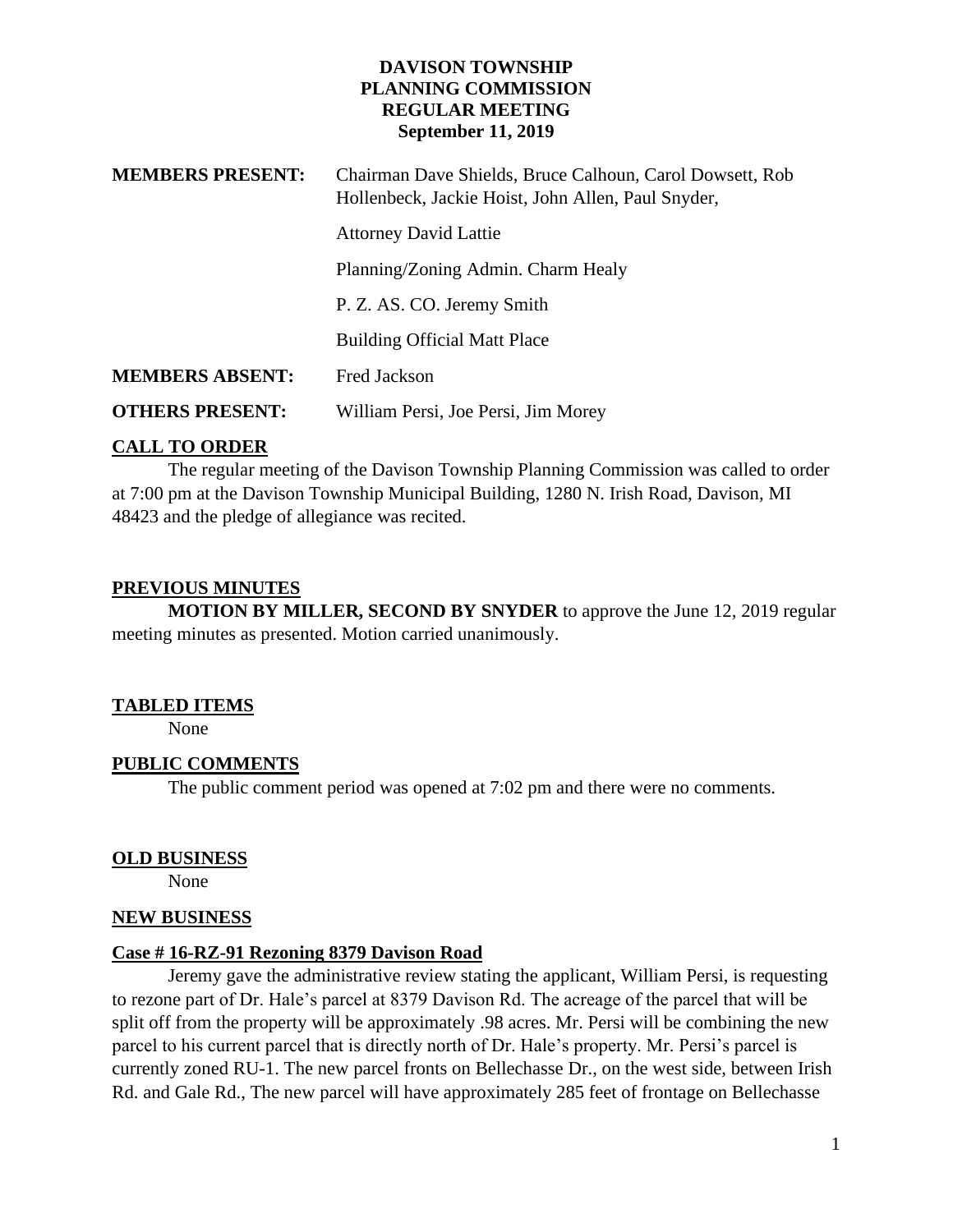### **DAVISON TOWNSHIP PLANNING COMMISSION REGULAR MEETING September 11, 2019**

Dr. and is approximately 149 feet deep. The applicant is requesting to rezone the parcel currently zoned General Commercial to residential Urban Single Family. The Future Master Plan recommends General commercial for this area on Davison rd., west of Gale Rd., on the north side. The Planning Department would support a recommendation for approval based on the following reasons, the requested zoning is compatible with the surrounding land uses and the newly proposed parcel is surrounded by RU-1 zoning. The Planning Commissioners motion should be in the form of a recommendation to the Township Board.

There was discussion about the set backs for the parking area, leaving the parcel opened at this time and non-conformances to the Dr.'s parcel.

**MOTION BY MILLER, SECOND BY HOIST** to approve Case #16-RZ-91 based on the Planning Department recommendations as presented and would recommend approval to the Township Board of Trustees. Motion carried unanimously.

# **Case # 16-SP-2019-6, 3328 Atlas Road**

Mr. Calhoun excused himself from the board to give the presentation of the conceptual site plan, stating the Church of God, 3328 Atlas Road, is proposing to build a 1200 sq. ft. accessory addition on to the existing Church. The addition will be used as a gathering space for after church services and the second story will be used for offices. The Zoning Board of Appeals passed a variance to reduce the required number of parking spaces at a meeting held on September 10, 2019. The total number of parking spaces will be 35 instead of 64, because the church will not be using both portions building at the same time.

Jeremy gave the Administrative Review stating there will be landscaping added to the south side of the addition, no new signage is being required, no dumpster will be on site, no comments have been received from the Fire Department, the surface water and water and waste permits will be submitted with the review of the Planning Commission and recommends an approval of the Conceptual Site Plan based on it meets the requirements of the zoning ordinance and the zoning district in which it is located and no building permits will be issued until such time as all approvals from all County Agencies are received in the building department.

**MOTION BY SNYDER, SECOND BY DOWSETT** to approve Case #16-SP-2019-6 based on the Planning Department recommendations as presented. Motion carried unanimously.